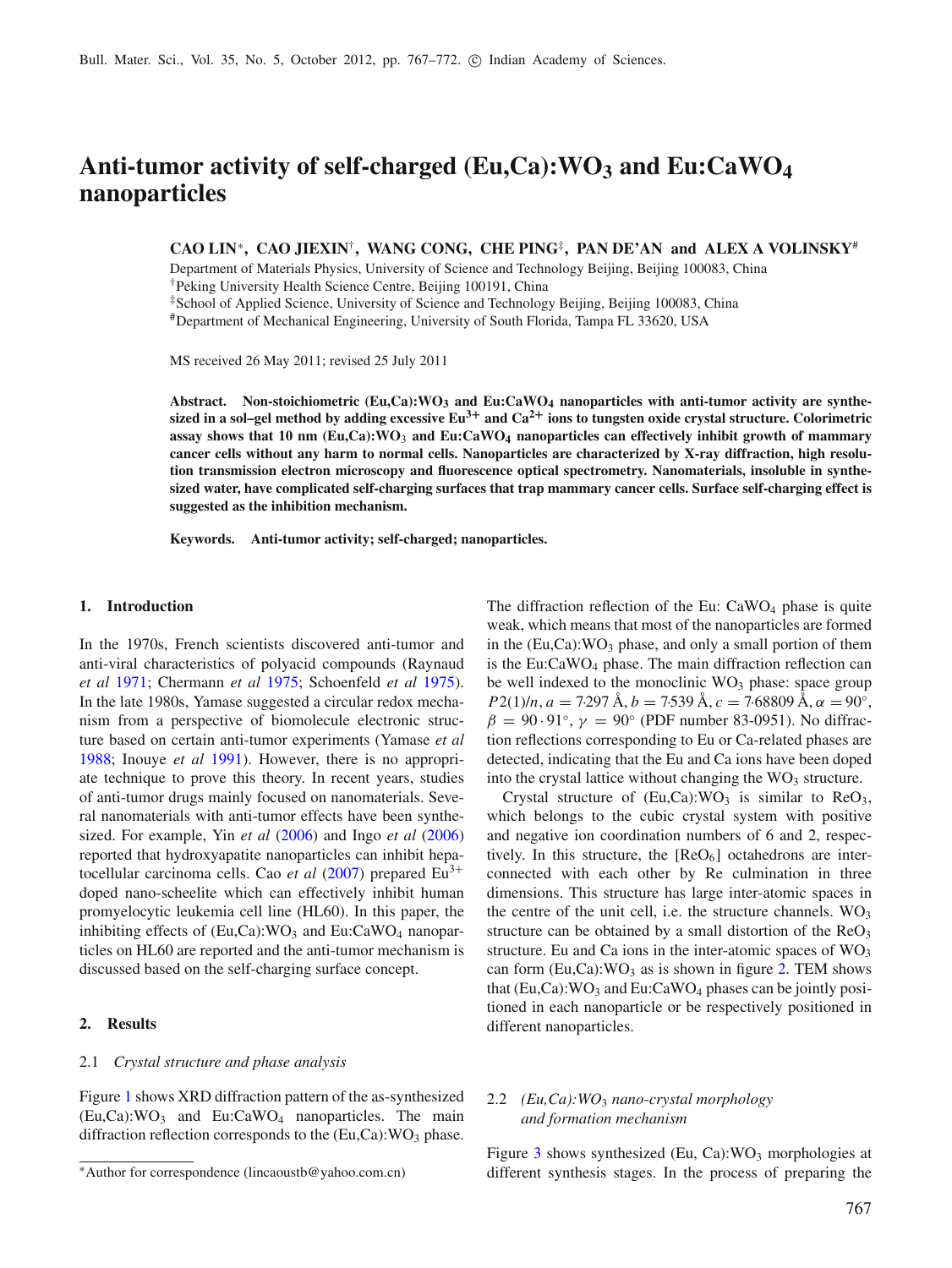sample, as the  $Ca^{2+}$  ions are gradually added to the precursor,  $Eu^{3+}$ ,  $Ca^{2+}$ , acetic acid and ammonium paratungstate are formed.  $(Eu^{3+}, Ca^{2+})$ :WO<sub>3</sub> system with superabundant positive charge is formed after  $Eu^{3+}$  or  $Ca^{2+}$  occupied the interatomic spaces of  $WO<sub>3</sub>$  decompounded by the ammonium paratungstate. The new decompounded  $WO<sub>3</sub>$  in the solution has been adsorbed on the surface of the  $(Eu^{3+}, Ca^{2+})$ :WO<sub>3</sub> system for attracting the positive charge. Thus the micelle system is positively charged and turns into a positive micelle. This is an 'adsorption sol' process. CTAB polarity end in the solution is negatively charged and forms an adsorption layer which is adsorbed on the sol surface. The carbon– hydrogen group at the colloid surface of the adsorption layer can reduce surface energy of nanoparticles, weaken the electrostatic effect and avoid enlargement and conglobation of the nanoparticles. At first when calcium acetate drops into the solution, the relative concentration of CTAB is higher

<span id="page-1-0"></span>

<span id="page-1-1"></span>Figure 1. XRD diffraction pattern of  $(Eu,Ca):WO<sub>3</sub>$  and Eu:CaWO4 nanoparticles.

than 1·66%. According to the Debye's sausage shape model (Debye and Anacke[r](#page-5-8) [1951](#page-5-8)), one may assume that this solution system has a structure of CTAB micelle double layer shown in figure [3A](#page-2-0). It is shaped like a disc in the centre with radiating molecules, while at the two poles it takes the form of a Hartley sphere (Hartle[y](#page-5-9) [1936\)](#page-5-9). There is a large quantity of surfactant molecule polarity groups in this model so that a better contact with the colloid is achieved. At the same time the contact area of the carbon–hydrogen chain with water is reduced. It is more thermodynamically stable, thus a stickshaped Eu, Ca-doped nano-tungsten oxide with a diameter of ∼10 nm is synthesized, as shown in figure [3B](#page-2-0). At the anaphase of the reaction the relative concentration of CTAB is about 0·83% and the stick-shaped nanomaterials change into spherical micelles. Consequently, spheres of Eu, Cadoped nano-tungsten oxide with a diameter of ∼10 nm are formed.

### 2.3 *Microstructure and electronic structure of (Eu, Ca):WO*<sup>3</sup> *phase*

Based on the structure analysis, Ca and Eu atoms cannot substitute W atoms on the triad axis of the  $WO<sub>3</sub>$ , they can only occupy centre of the structure channel inter-atomic spaces formed by  $WO_3$  rhombic system.

Figure [4](#page-2-1) is the high-resolution TEM image of a  $(Eu,Ca)$ : WO<sub>3</sub> nanoparticle taken along the | 121 | direction; figure [5](#page-3-0) is the simulated image of the  $\left[ 121 \right]$  projection. The black pairs of pellets are the W atoms; the grey ones are the O atoms. Two W atoms share six O atoms and together form an octahedron structure. Every four of these octahedrons can form a big square structure channel. Figure [6](#page-3-1) is the high resolution TEM image of a  $(Eu,Ca)$ : WO<sub>3</sub> nanoparticle taken along the  $\left[312\right]$  direction, showing that the open square channel in the crystal structure is occupied by Eu and Ca. As



Figure 2. Simulated (Eu,Ca): WO<sub>3</sub> structure image, where biggest white balls are W atoms, smaller red balls are O atoms and centre blue balls are Eu or Ca atoms.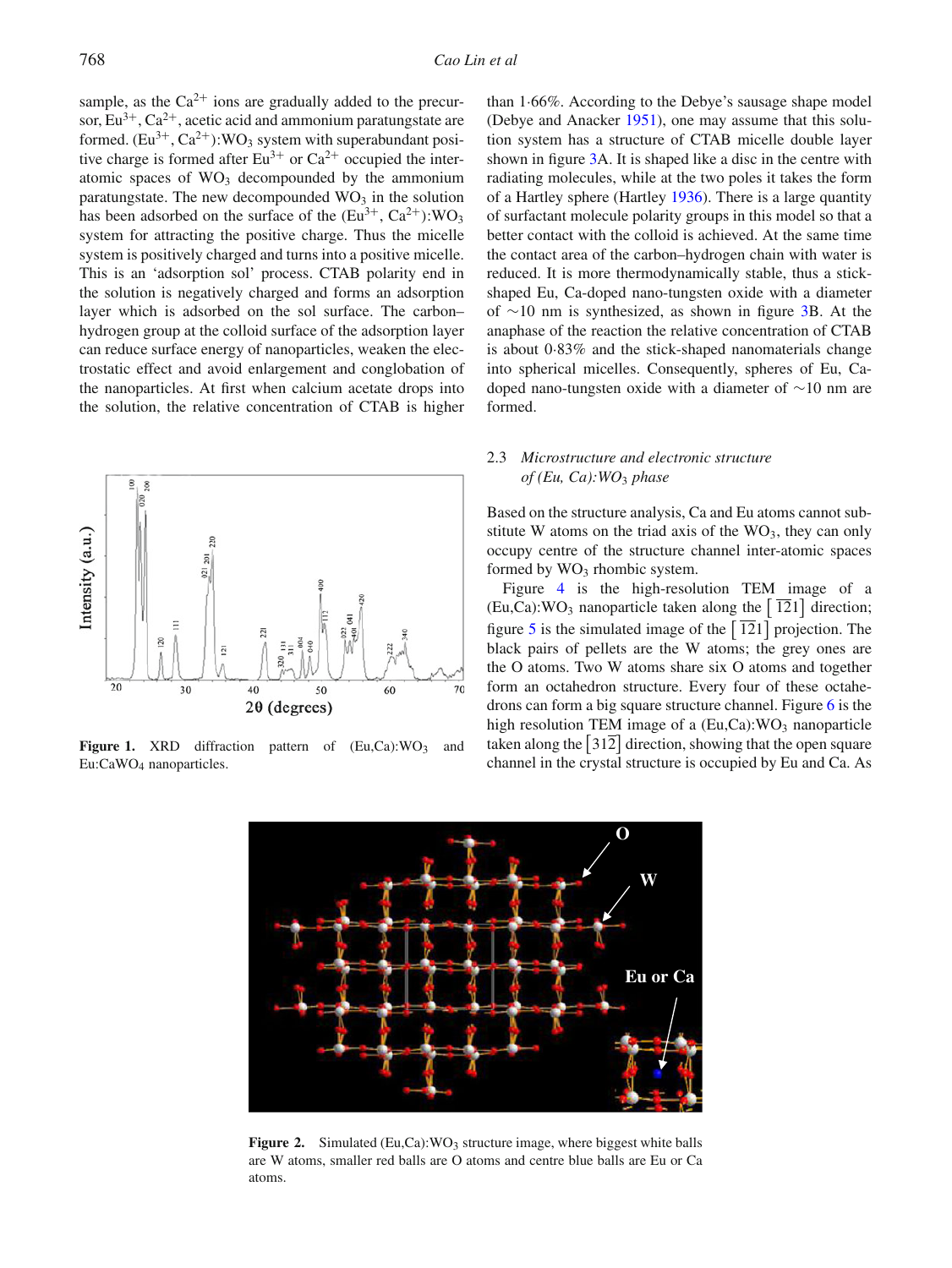<span id="page-2-0"></span>

**Figure 3.** (**A**, **B**). First stage as calcium acetate drops in (CTAB relative concentration is relatively high); (**C**, **D**) later stages as calcium acetate drops in (CTAB relative concentration is relatively low).

<span id="page-2-1"></span>

**Figure 4.** High resolution TEM image of a (Eu,Ca):WO<sub>3</sub> nanoparticle taken along  $\left[ 121 \right]$  direction.

there are so many  $Ca^{2+}$  and  $Eu^{3+}$  ions that the crystal surface has, excessive charges cannot easily be compensated. Thus, this part of the crystal loses its symmetry centre due to small lattice distortions caused by charge imbalance.

Because preparation of the sample is an adsorption sol process, nanograins will form different channels after being heated. Figure [7](#page-3-2) is the grain boundary channel formed by three crystal boundaries converged inside the particle. These channels can form nano-traps with an adsorbing effect.

## 2.4 *Role and charge clustering of Eu*3<sup>+</sup>*, Ca*2<sup>+</sup> *ions in Eu:CaWO*<sup>4</sup>

Although (Eu,Ca): $WO<sub>3</sub>$  is a non-illuminant, a spectrograph can be used to measure the spectrum of  $Eu:CaWO<sub>4</sub>$ . Figure [8](#page-4-0) gives 394 nm excited emission spectra of bulk Eu:CaWO4 and Eu:CaWO<sub>4</sub> nanoparticles.

It can be concluded from table [1](#page-4-1) and figure [8](#page-4-0) that the spectral peak of both bulk and nanomaterials for the  ${}^5D_0 \rightarrow {}^7F_2$ transition splits into three peaks. The selection rules state that in such a case the point group of the nanomaterial structure is  $D_2$ , the luminescence centre is a rhombic system with no symmetric or inversion centre (Zhan[g](#page-5-10) [1983\)](#page-5-10). There is little difference between the radii of  $Eu^{3+}$  and  $Ca^{2+}$  ions (96 pm for  $Eu^{3+}$  and 99 pm for  $Ca^{2+}$ ), and their charge only differs by 1, therefore,  $Eu^{3+}$  ions can easily occupy the lattice sites of  $Ca^{2+}$  ions. This causes aberration in the  $Ca^{2+}$ ion-induced hexahedron, magnifying the (010) lattice plane and makes it lose its inversion centre. Thus a charge clustering is created and the original  $CaO<sub>8</sub>$  regular hexahedron turns into a hexahedron without a symmetric centre. As the  ${}^5D_0 \rightarrow {}^7F_2$  transition is stronger in the nanomaterial than in the bulk, it can be inferred that this sort of aberration is more evident in the former than in the latter. Figure [9A](#page-4-2) shows acyclic variations of the spacing and contrast of the (101) lattice planes brought by local charge surplus as a result of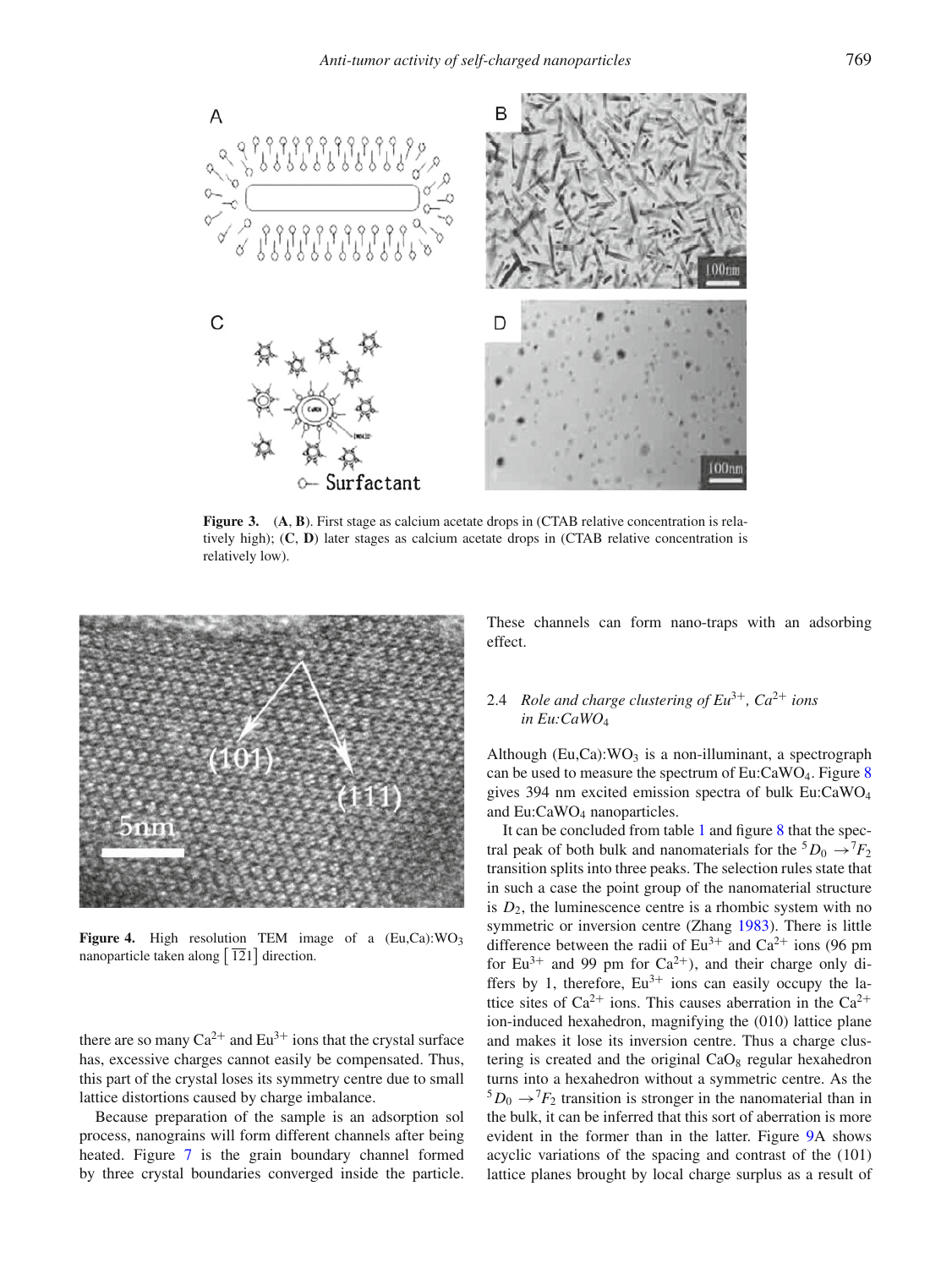<span id="page-3-0"></span>

**Figure 5.** (A) Simulated  $\begin{bmatrix} 121 \end{bmatrix}$  projected image and (**B**) 3D schematic of WO<sub>3</sub> crystal structure.

<span id="page-3-1"></span>

Figure 6. High resolution TEM image of a (Eu,Ca):WO<sub>3</sub> nanoparticle taken along  $|312|$  direction.

<span id="page-3-2"></span>

Figure 7. Grain boundary channel formed by three crystal boundaries convergence in  $WO<sub>3</sub>$  crystal.

 $Ca<sup>2+</sup>$  ions surplus, causing clustering along the 101 direction and substitution of  $Ca^{2+}$  by Eu<sup>3+</sup>. Figure [9B](#page-4-2) shows  $Ca^{2+}$ substitution by  $Eu^{3+}$ , and a short dislocation of the (101) lattice direction caused by  $CaO_8$  aberration generated by surplus  $Ca^{2+}$  ions.

### **3. Anti-tumor experimental results**

The results of this study indicates that there is no relationship between drug dose and its effects on human umbilical veins endothelial cell, one kind of normal human cells, as shown in figure [10.](#page-5-11) This experiment indicates that the drug causes no harm to normal cells.

However, as the concentration of the drug is increased, inhibiting effect on mammary cancer cells is enhanced gradually, presenting a dose response relationship.

This experiment indicates that the drug can inhibit mammary cancer cells and that the inhibiting ratio is enhanced gradually with increasing drug concentration.

### 3.1 *Surface self-charging theory of anti-tumor activity*

According to the above analysis, we can propose the surface self-charging theory of  $(Eu,Ca)$ :WO<sub>3</sub> and Eu:CaWO<sub>4</sub> nanoparticles. Tumor cells have abnormal electronic structure with non-localized, highly active electrons. Lanthanide,  $Ln^{3+}$  ions, originating from biological macromolecules (proteins, enzymes and nucleic acids, etc.) can replace metal ions such as  $Ca^{2+}$  and  $Mg^{2+}$ . These ions can be combined with groups such as amino acid, phosphoric acid, etc in biological macromolecules, thus forming biological macromolecule groups. Because of these special features, when the structure traps of the nano-grains adsorb a tumor cell by electrostatic forces, the tumor protein comes into contact with  $Ln^{3+}$  ions. Reactions on the self-charged surface of nanoparticles can inhibit duplication of tumor cells through electrons transfer.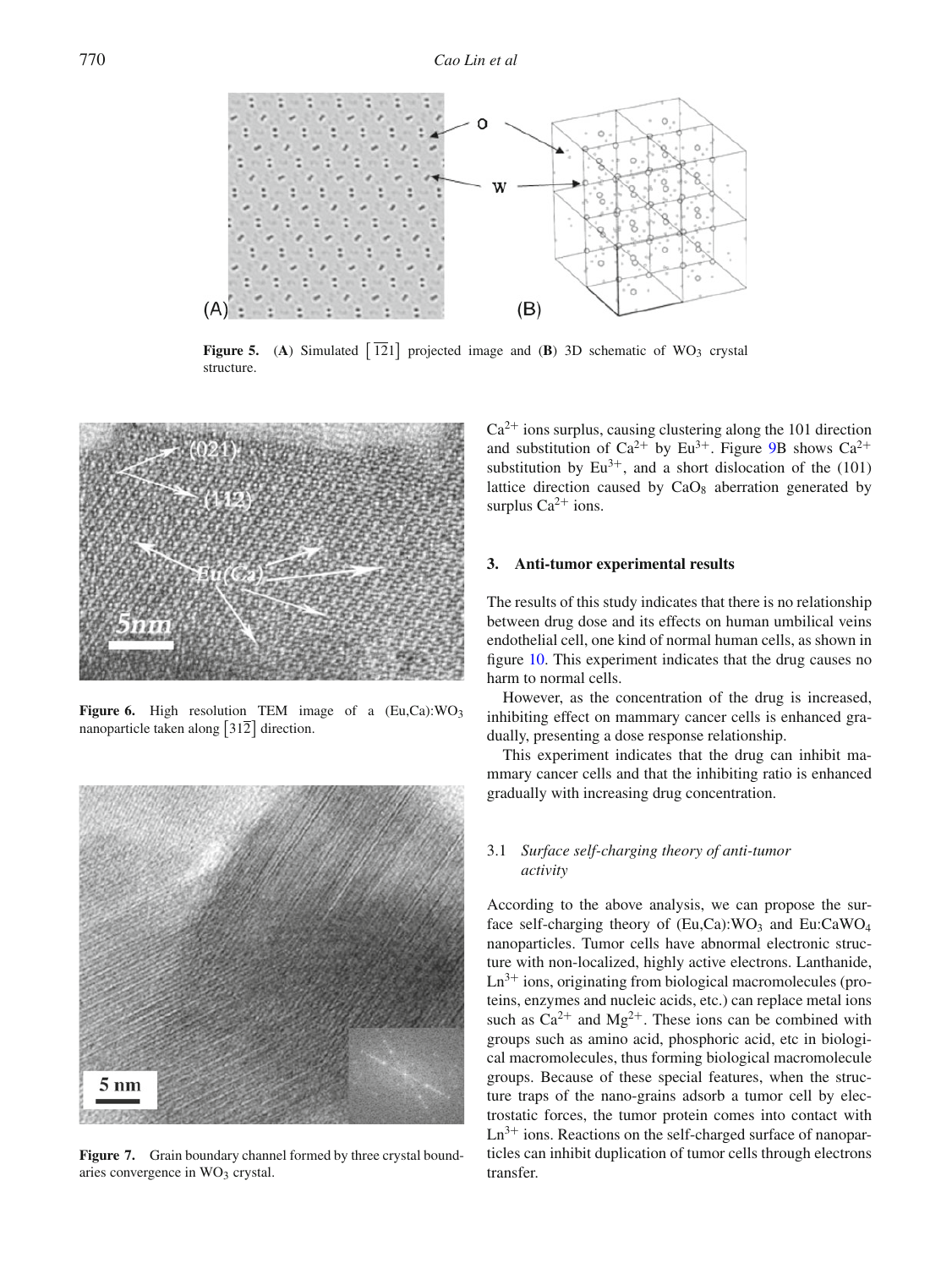<span id="page-4-0"></span>

**Figure 8.** 394 nm excited emission spectra of (A) bulk Eu:CaWO<sub>4</sub> and (B) Eu:CaWO<sub>4</sub> nanoparticles.

<span id="page-4-2"></span>

<span id="page-4-1"></span>**Figure 9.** (A) Bright field high resolution TEM image of Eu:CaWO<sub>4</sub> obtained with electron beam parallel to (101) lattice direction and not parallel to other lattice directions and (**B**) bright field high resolution TEM image of Eu:CaWO4 obtained with electron beam parallel to both (101) and (010) lattice directions.

| Crystal system | Symmetric<br>group        | Magnetic dipole<br>transition<br>$J=0 \rightarrow J=1$ | Electronic dipole<br>transition<br>$J=0 \rightarrow J=1$ | Electronic dipole<br>transition<br>$J=0 \rightarrow J=2$ |
|----------------|---------------------------|--------------------------------------------------------|----------------------------------------------------------|----------------------------------------------------------|
| Monoclinic     | C <sub>2</sub>            | $3(\pi 1, \sigma 2)$                                   | $3(\pi 1, \sigma 2)$                                     | $5(\pi 3, \sigma 2)$                                     |
|                | $C_{\rm s}(C_{1{\rm h}})$ |                                                        | $3(\pi 2, \sigma 1)$                                     | $5(\pi 2, \sigma 3)$                                     |
|                | $C_{2h}$                  |                                                        | Forbidden                                                | Forbidden                                                |
| Orthorhombic   | $D_2$                     |                                                        | $3(\pi 1, \sigma 2)$                                     | $3(\pi 1, \sigma 2)$                                     |
|                | $C_{2v}$                  |                                                        | $2(\sigma 2)$                                            | $4(\pi 2, \sigma 2)$                                     |
|                | $D_{2h}$                  |                                                        | Forbidden                                                | Forbidden                                                |

**Table 1.** Possible  $Eu^{3+}$  ion symmetry positions and their transition characteristics.

### **4. Discussion**

Cancer is one of the most fatal diseases of the present day. Although several chemotherapy or subsidiary anti-cancer drugs are used clinically, most of them can only provide a temporary relief instead of permanent cure. Nobel laureate in Physiology or Medicine, Szent-Györgyi believes that many factors can cause cancer, but just like there are several reasons for a moving car to stop, the most essential one is braking, and the 'brake' which stops cancer is most likely the electron transfer effect. (Eu,Ca): $WO_3$  and Eu:CaWO<sub>4</sub> nanoparticles are different from other drugs in that they have a structure which can exchange electrons with tumor cells. This new discovery may establish a novel direction for anti-tumor drug research and bring a far-reaching effect in search for the cure of tumors.

The main prospect of this study is that current formulation for cancer treatment can be improved. At the same